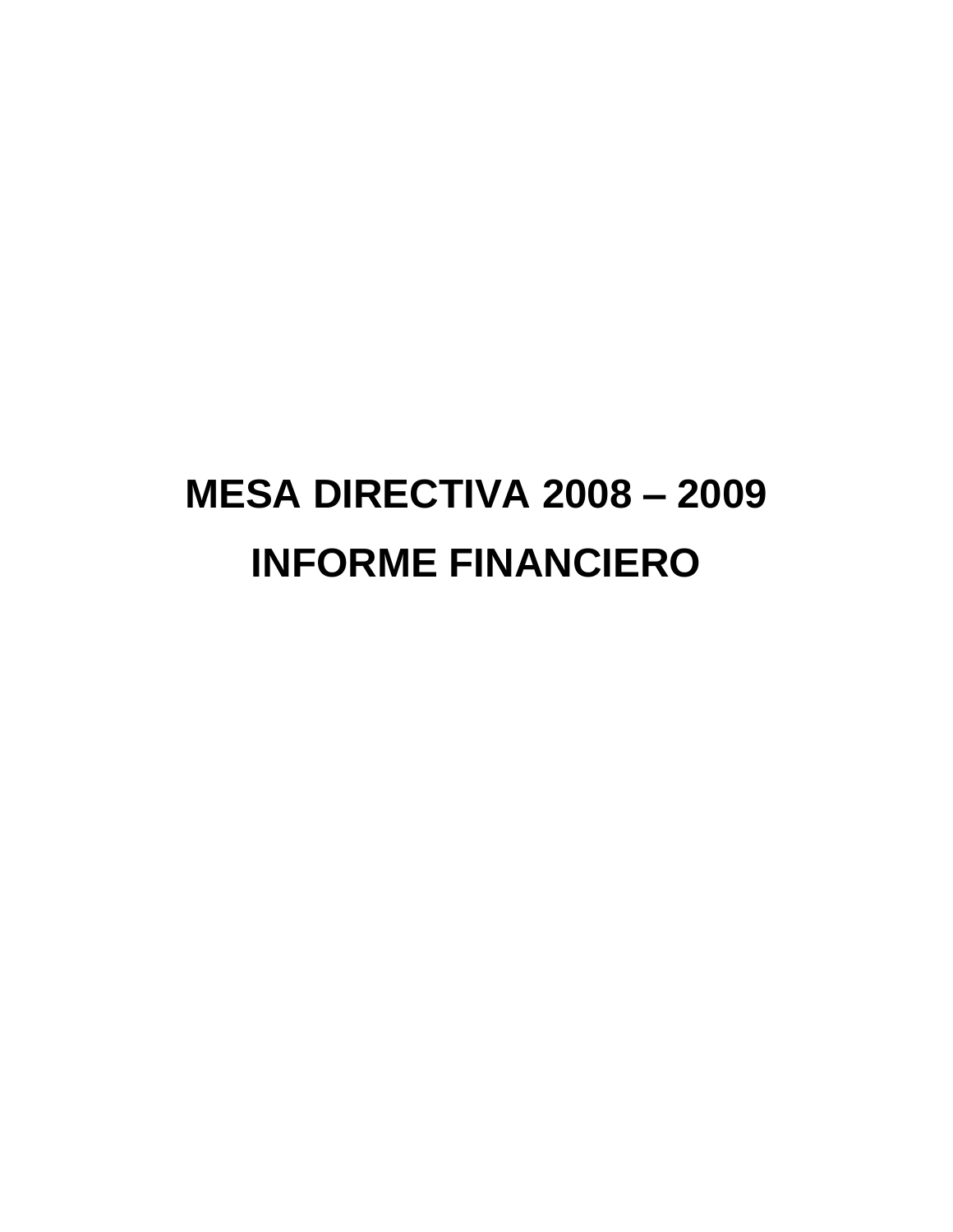|                                        | <b>RESUMEN DE INGRESOS POR EL PERIODO DE: ENERO – DICIEMBRE 2008</b> |            |                    |            |            |            |            |            |            |            |                    |            |                                                                                                                                    |
|----------------------------------------|----------------------------------------------------------------------|------------|--------------------|------------|------------|------------|------------|------------|------------|------------|--------------------|------------|------------------------------------------------------------------------------------------------------------------------------------|
| <b>CONCEPTO DE</b><br><b>INGRESOS</b>  | <b>ENE</b>                                                           | <b>FEB</b> | <b>MAR</b>         | <b>ABR</b> | <b>MAY</b> | <b>JUN</b> | <b>JUL</b> | <b>AGO</b> | <b>SEP</b> | <b>OCT</b> | <b>NOV</b>         | <b>DIC</b> | <b>TOTAL</b>                                                                                                                       |
| <b>CUOTAS</b><br><b>SIMPOSIO</b>       | 11,924.00                                                            |            | 3,913.00 10,808.00 | 8,600.00   | 3,391.00   | 7,450.00   | 4,010.00   | 4,200.00   | 300.00     | 4,500.00   | 167.00<br>6,000.00 | 1,976.00   | 61,239.00<br>6,000.00                                                                                                              |
| <b>CURSO</b>                           |                                                                      |            |                    |            |            |            |            |            |            | 47,000.00  |                    |            | 47,000.00                                                                                                                          |
| <b>PATROCINIO</b><br><b>CURSO</b>      |                                                                      |            |                    |            |            |            |            |            |            | 17,000.00  |                    |            | 17,000.00                                                                                                                          |
| <b>STAND SIMPOSIO</b>                  |                                                                      |            |                    |            |            |            |            |            |            |            |                    | 10,000.00  | 10,000.00                                                                                                                          |
| <b>OTROS</b><br><b>INGRESOS</b>        |                                                                      |            |                    |            |            |            | 74.00      |            | 50.00      | 35.00      |                    | 5,097.00   | 5,256.00                                                                                                                           |
| <b>LIBROS</b>                          |                                                                      | 150.00     |                    |            |            |            |            |            |            |            |                    |            | 150.00                                                                                                                             |
| <b>CD</b>                              | 391.00                                                               | 652.00     | 783.00             |            |            |            |            |            |            |            |                    |            | 1,826.00                                                                                                                           |
| <b>INTERES POR</b><br><b>INVERSIÓN</b> |                                                                      |            |                    |            |            |            |            |            |            |            |                    |            | 14,421.00 13,034.00 13,509.00 13,030.00 13,506.00 13,381.00 14,546.00 15,103.00 14,978.00 14,561.00 14,586.00 15,674.00 170,329.00 |
| <b>TOTAL</b><br><b>INGRESOS</b>        |                                                                      |            |                    |            |            |            |            |            |            |            |                    |            | 26,736.00 17,749.00 25,100.00 21,630.00 16,897.00 20,831.00 18,630.00 19,303.00 15,328.00 83,096.00 20,753.00 32,747.00 318,800.00 |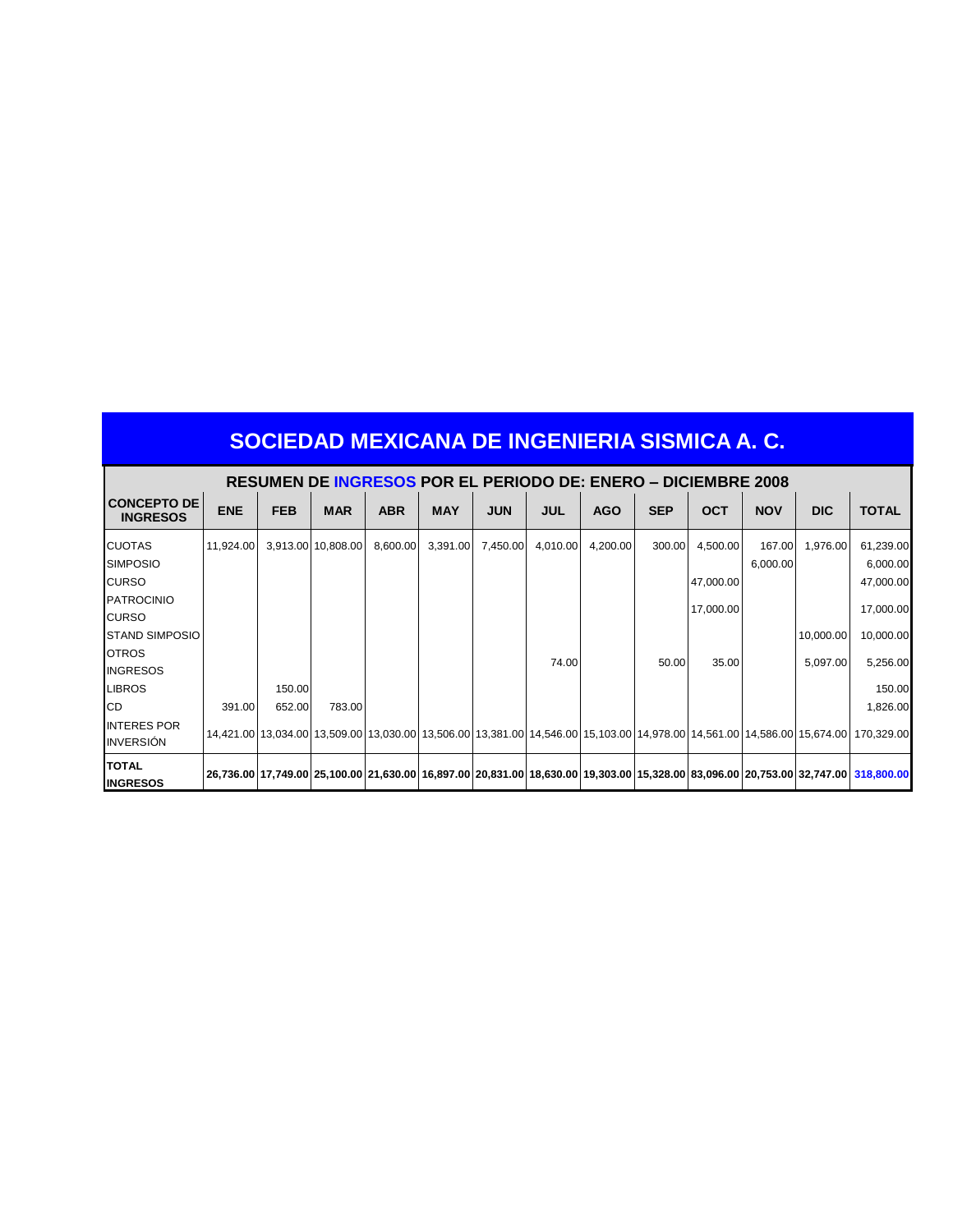|                                           | RESUMEN DE GASTOS FIJOS REALIZADOS POR EL PERIODO DE: ENERO – DICIEMBRE 2008 |            |            |            |            |            |            |            |            |            |            |            |                                                                                                                                                            |
|-------------------------------------------|------------------------------------------------------------------------------|------------|------------|------------|------------|------------|------------|------------|------------|------------|------------|------------|------------------------------------------------------------------------------------------------------------------------------------------------------------|
| <b>CONCEPTO</b><br><b>DE GASTOS</b>       | <b>ENE</b>                                                                   | <b>FEB</b> | <b>MAR</b> | <b>ABR</b> | <b>MAY</b> | <b>JUN</b> | <b>JUL</b> | <b>AGO</b> | <b>SEP</b> | <b>OCT</b> | <b>NOV</b> | <b>DIC</b> | <b>TOTAL</b>                                                                                                                                               |
| <b>HONORARIOS</b><br><b>SECRETARIALES</b> |                                                                              |            |            |            |            |            |            |            |            |            |            |            | 10,526.00   10,526.00   10,526.00   10,526.00   10,526.00   10,526.00   10,526.00   10,526.00   10,526.00   10,526.00   18,950.00   15,789.00   139,999.00 |
| <b>HONORARIOS</b><br><b>CONTABLES</b>     |                                                                              | 11,053.00  |            | 12,632.00  |            | 7,895.00   |            |            | 7,895.00   |            | 5.263.00   | 2,631.00   | 47,369.00                                                                                                                                                  |
| <b>HONORARIOS</b><br><b>AUDITORES</b>     | 14,000.00                                                                    |            |            |            |            |            |            |            | 15,000.00  |            |            |            | 29,000.00                                                                                                                                                  |
| <b>DESPENSA</b>                           | 239                                                                          | 320        | 371        | 2,673.00   | 1.165.00   | 244        | 110        | 54         | 68         | 31         | 100        | 200        | 5,575.00                                                                                                                                                   |
| <b>TELÉFONOS</b>                          | 1,222.00                                                                     | 1,391.00   | 1,365.00   | 1,175.00   | 1,326.00   | 1,471.00   | 1,296.00   | 1,391.00   | 1,346.00   | 1,162.00   | 1,546.00   | 1,426.00   | 16,117.00                                                                                                                                                  |
| <b>RENTA DE</b><br><b>OFICINAS</b>        | 2.800.00                                                                     | 2.800.00   | 2.800.00   | 2,912.00   | 2,912.00   | 2,912.00   | 2,912.00   | 2,912.00   | 2,912.00   | 2,912.00   | 2.912.00   | 2.912.00   | 34.608.00                                                                                                                                                  |
| <b>PASAJES</b>                            | 128                                                                          | 158        | 105        | 125        | 194        | 153        | 118        | 69         |            | 284        | 40         | 121        | 1,495.00                                                                                                                                                   |
| PAPELERÍA                                 |                                                                              |            | 500        | 96         |            | 1,350.00   | 143        | 4          | 175        | 173        | 824        |            | 3,265.00                                                                                                                                                   |
| <b>CORREOS</b>                            | 297                                                                          | 383        | 660        | 203        | 155        | 787        | 551        | 749        |            | 760        | 30         |            | 4,575.00                                                                                                                                                   |
| <b>CUOTA ANUAL</b><br>PÁG. WEB            |                                                                              | 2.500.00   |            |            | 3,000.00   |            |            |            |            |            |            |            | 5,500.00                                                                                                                                                   |
| <b>COMISIONES</b><br><b>BANCARIAS</b>     | 322                                                                          | 155        | 387        | 249        | 293        | 250        | 275        | 173        | 515        | 645        | 390        | 640        | 4,294.00                                                                                                                                                   |
| <b>SUB TOTAL</b><br><b>GASTOS FIJOS</b>   |                                                                              |            |            |            |            |            |            |            |            |            |            |            | 29,534.00 29,286.00 16,714.00 30,591.00 19,571.00 25,588.00 15,931.00 15,878.00 38,437.00 16,493.00 30,055.00 23,719.00 291,797.00                         |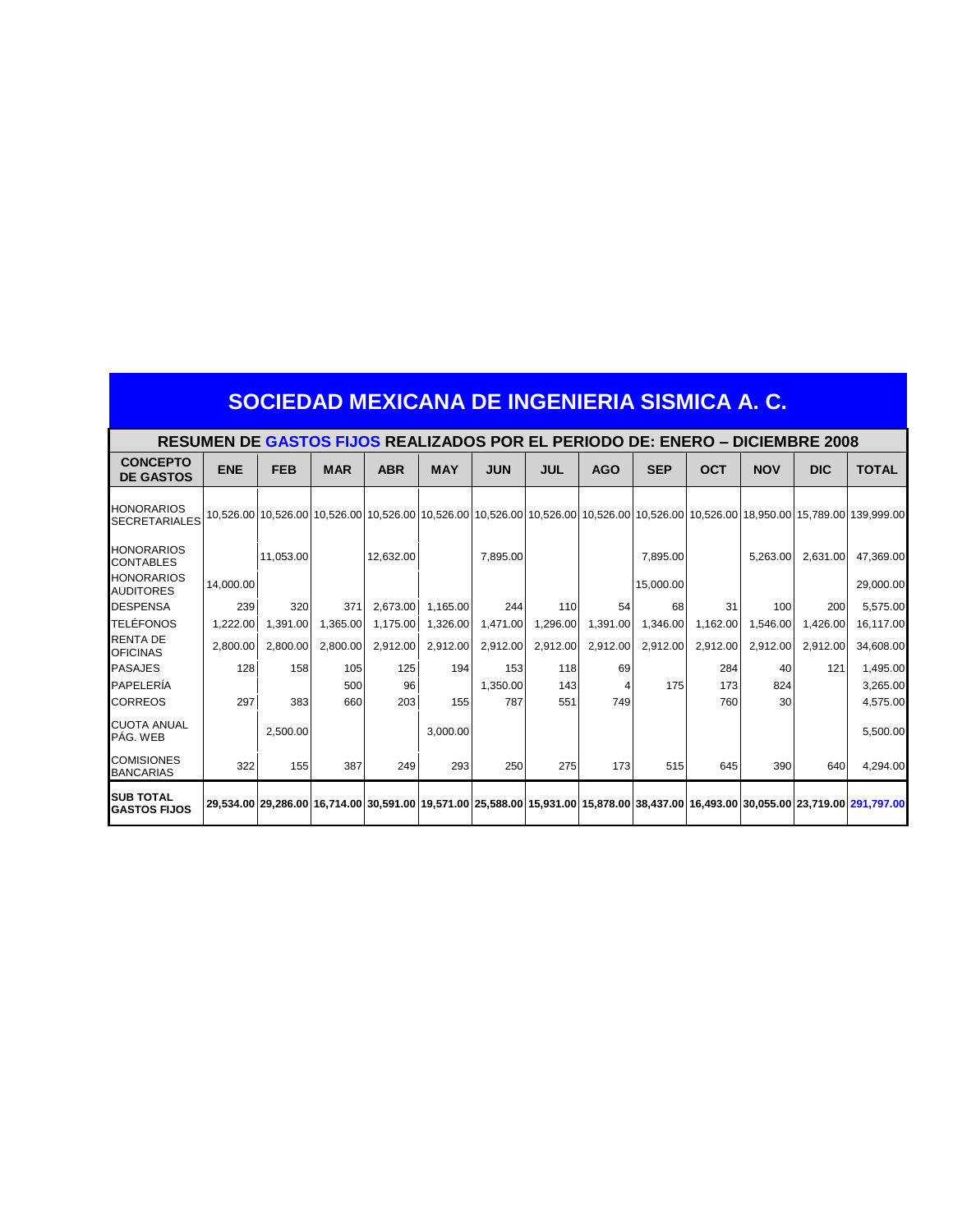|                                                                                 | SOCIEDAD MEXICANA DE INGENIERIA SISMICA A. C.                                           |            |            |               |            |            |                    |            |            |            |            |            |                                                                                                                                    |
|---------------------------------------------------------------------------------|-----------------------------------------------------------------------------------------|------------|------------|---------------|------------|------------|--------------------|------------|------------|------------|------------|------------|------------------------------------------------------------------------------------------------------------------------------------|
|                                                                                 | <b>RESUMEN DE GASTOS VARIABLES REALIZADOS POR EL PERIODO DE: ENERO – DICIEMBRE 2008</b> |            |            |               |            |            |                    |            |            |            |            |            |                                                                                                                                    |
| <b>CONCEPTO DE</b><br><b>GASTOS</b>                                             | <b>ENE</b>                                                                              | <b>FEB</b> | <b>MAR</b> | <b>ABR</b>    | <b>MAY</b> | <b>JUN</b> | <b>JUL</b>         | <b>AGO</b> | <b>SEP</b> | <b>OCT</b> | <b>NOV</b> | <b>DIC</b> | <b>TOTAL</b>                                                                                                                       |
| <b>HONORARIOS</b><br><b>NOTARIO</b>                                             |                                                                                         |            |            |               |            |            | 9,545.00           |            |            |            |            |            | 9,545.00                                                                                                                           |
| <b>HONORARIOS</b><br><b>VARIOS</b>                                              |                                                                                         |            |            |               |            |            |                    |            |            |            | 3,158.00   |            | 3,158.00                                                                                                                           |
| <b>HONORARIOS</b><br>PÁG. WEB                                                   |                                                                                         |            |            |               |            | 450        |                    |            |            |            |            |            | 450                                                                                                                                |
| <b>HOSPEDAJE</b><br><b>CONFERENSISTA</b><br><b>CAMBIO MESA</b>                  |                                                                                         |            |            | 6,424.00      |            |            |                    |            |            |            |            |            | 6,424.00                                                                                                                           |
| <b>RENTA</b><br><b>INSTALACIONES</b><br><b>DESAYUNO</b><br><b>EXPRESIDENTES</b> |                                                                                         |            |            | 5,036.00      |            |            |                    |            |            |            |            |            | 5,036.00                                                                                                                           |
| <b>GASTOS CAMBIO</b><br><b>DE MESA</b>                                          |                                                                                         |            |            | 35,287.00     |            |            |                    |            |            |            |            |            | 35,287.00                                                                                                                          |
| <b>PUBLICIDAD</b>                                                               |                                                                                         | 2,350.00   |            |               |            |            |                    |            |            |            |            |            | 2,350.00                                                                                                                           |
| <b>OTROS NO</b><br><b>DEDUCIBLES</b><br>(ASEO, GASTOS<br><b>SIN REQUISITOS)</b> | 1,200.00                                                                                | 400        | 400        | 483           | 800        | 494        | 400                | 500        | 396        | 400        |            | 800        | 6,273.00                                                                                                                           |
| <b>NO DEDUCIBLES</b><br><b>LIBROS DR</b><br>PRESLEY                             |                                                                                         | 4.988.00   |            |               |            |            |                    |            |            |            |            |            | 4.988.00                                                                                                                           |
| <b>NO DEDUCIBLES</b><br><b>DESAYUNOS</b><br><b>CICM</b>                         |                                                                                         | 200        |            |               | 100        | 100        | 100                |            | 100        |            |            |            | 600                                                                                                                                |
| <b>MTO EQUIPO DE</b><br><b>COMPUTO</b>                                          |                                                                                         |            |            |               |            |            |                    |            |            |            |            | 1,000.00   | 1,000.00                                                                                                                           |
| <b>IVA NO</b><br><b>ACREDITABLE</b>                                             |                                                                                         |            |            |               |            |            |                    |            |            |            |            | 38,595.00  | 38,595.00                                                                                                                          |
| <b>SUBTOTAL</b><br><b>GASTOS</b><br><b>VARIABLES</b>                            | 1.200.00                                                                                | 7.938.00   |            | 400 47.230.00 | 900        |            | 1.044.00 10.045.00 | 500        | 496        | 400        |            |            | 3.158.00 40.395.00 113.706.00                                                                                                      |
| <b>TOTAL GASTOS</b>                                                             |                                                                                         |            |            |               |            |            |                    |            |            |            |            |            |                                                                                                                                    |
| <b>IFIJOS Y</b><br><b>VARIABLES</b>                                             |                                                                                         |            |            |               |            |            |                    |            |            |            |            |            | 30,734.00 37,224.00 17,114.00 77,821.00 20,471.00 26,632.00 25,976.00 16,378.00 38,933.00 16,893.00 33,213.00 64,114.00 405,503.00 |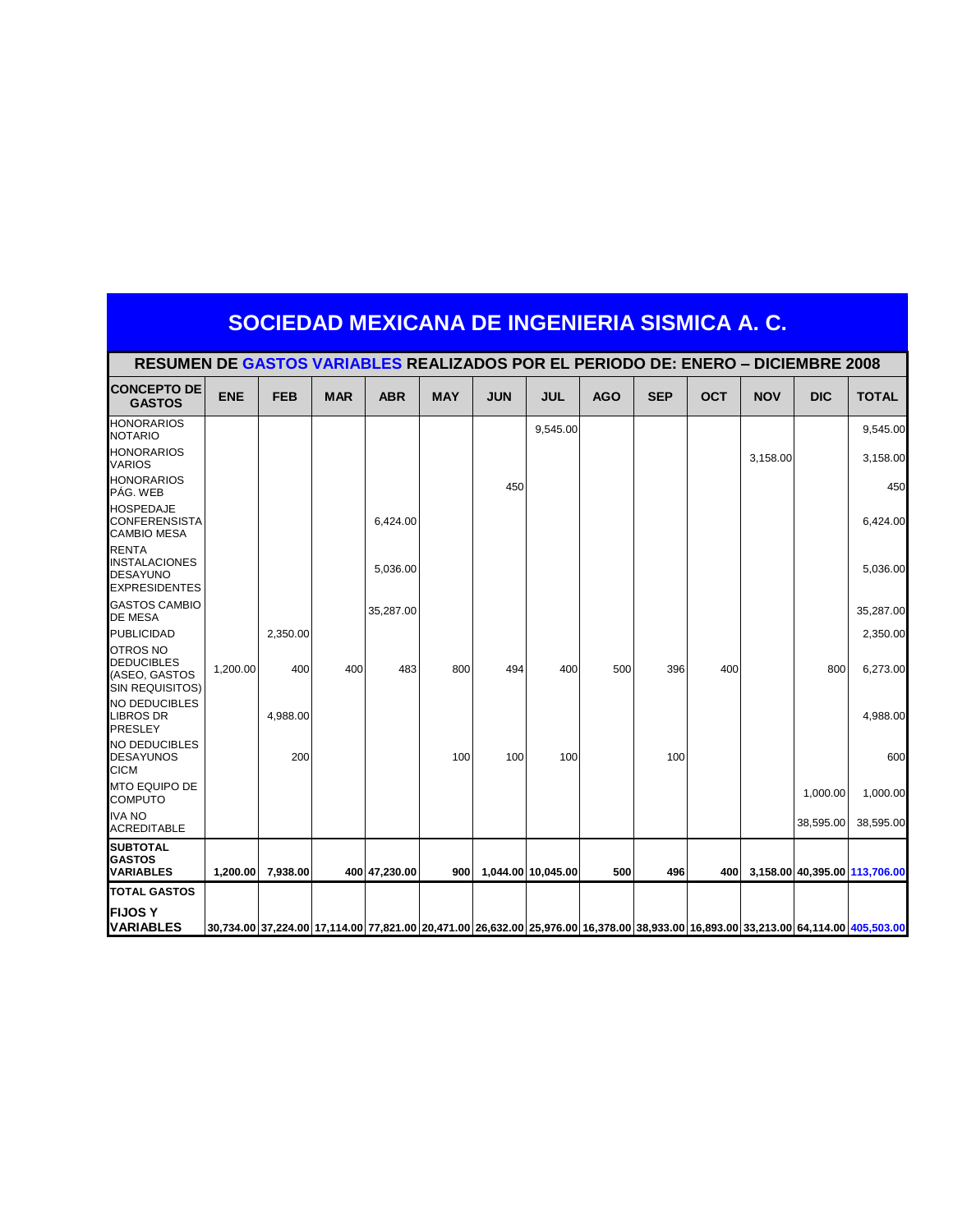|                                                             | SOCIEDAD MEXICANA DE INGENIERIA SISMICA A. C.                        |            |                    |            |                                                            |            |                    |            |                    |                                            |            |                     |                                                                                                                                           |
|-------------------------------------------------------------|----------------------------------------------------------------------|------------|--------------------|------------|------------------------------------------------------------|------------|--------------------|------------|--------------------|--------------------------------------------|------------|---------------------|-------------------------------------------------------------------------------------------------------------------------------------------|
|                                                             | <b>RESUMEN DE INGRESOS POR EL PERIODO DE: ENERO – DICIEMBRE 2009</b> |            |                    |            |                                                            |            |                    |            |                    |                                            |            |                     |                                                                                                                                           |
| <b>CONCEPTO</b><br><b>DE</b><br><b>INGRESOS</b>             | <b>ENE</b>                                                           | <b>FEB</b> | <b>MAR</b>         | <b>ABR</b> | <b>MAY</b>                                                 | <b>JUN</b> | <b>JUL</b>         | <b>AGO</b> | <b>SEP</b>         | <b>OCT</b>                                 | <b>NOV</b> | <b>DIC</b>          | <b>TOTAL</b>                                                                                                                              |
| <b>CUOTAS</b>                                               | 16.500.00                                                            |            | 6,750.00 26,700.00 |            | 950.00 12.300.00                                           | 4.850.00   | 5,250.00           |            | 14.150.00          | 18,200.00                                  | 2,600.00   | 750.00              | 109,000.00                                                                                                                                |
| <b>X SIMPOSIO</b>                                           | 124,348.00                                                           |            |                    |            |                                                            |            |                    |            |                    |                                            |            |                     | 124,348.00                                                                                                                                |
| <b>STAND X</b><br><b>SIMPOSIO</b>                           | 8.696.00                                                             | 1,304.00   |                    |            |                                                            |            |                    |            |                    |                                            |            |                     | 10,000.00                                                                                                                                 |
| <b>XVII</b><br><b>CONGRESO</b><br><b>PUEBLA</b>             |                                                                      |            |                    |            |                                                            |            | 3.400.00 34.450.00 |            |                    | 21,910.00 226,598.00 363,274.00 571,884.00 |            |                     | 1,221,516.00                                                                                                                              |
| <b>CONCURSO</b><br>XVII<br><b>CONGRESO</b><br><b>PUEBLA</b> |                                                                      |            |                    |            |                                                            |            |                    |            | 5,052.00 17,500.00 | 3,500.00                                   |            |                     | 26,052.00                                                                                                                                 |
| <b>STAND</b><br><b>CONGRESO</b><br><b>PUEBLA</b>            |                                                                      |            |                    |            |                                                            |            | 35,000.00          | 69.000.00  | 41,000.00          | 22,894.00                                  |            | 46,000.00 46,043.00 | 259,937.00                                                                                                                                |
| <b>PATROCINIO</b><br><b>OTROS</b>                           |                                                                      |            |                    |            |                                                            |            |                    | 32,500.00  |                    | 22,865.00                                  |            |                     | 55,365.00                                                                                                                                 |
| <b>INGRESOS</b><br>XVII<br><b>CONGRESO</b><br><b>PUEBLA</b> |                                                                      |            |                    |            |                                                            |            |                    |            |                    |                                            | 1,540.00   |                     | 1,540.00                                                                                                                                  |
| <b>LIBROS</b>                                               |                                                                      |            |                    |            |                                                            |            |                    |            |                    |                                            | 780.00     |                     | 780.00                                                                                                                                    |
| CD                                                          | 130.00                                                               | 200.00     | 350.00             |            | 600.00                                                     | 174.00     |                    | 548.00     | 200.00             | 200.00                                     | 950.00     | 1.036.00            | 4,388.00                                                                                                                                  |
| <b>INTERES</b><br><b>POR</b><br><b>INVERSIÓN</b>            |                                                                      |            |                    |            | 15,286.00 13,475.00 14,147.00 12,191.00 10,912.00 9.576.00 |            | 8,388.00           | 7,981.00   | 7,739.00           | 8,115.00                                   | 8,200.00   | 8,699.00            | 124,709.00                                                                                                                                |
| <b>TOTAL</b><br><b>INGRESOS</b>                             |                                                                      |            |                    |            |                                                            |            |                    |            |                    |                                            |            |                     | 164,960.00 21,729.00 41,197.00 13,141.00 23,812.00 18,000.00 83,088.00 136,991.00 307,187.00 439,048.00 631,954.00 56,528.00 1,937,635.00 |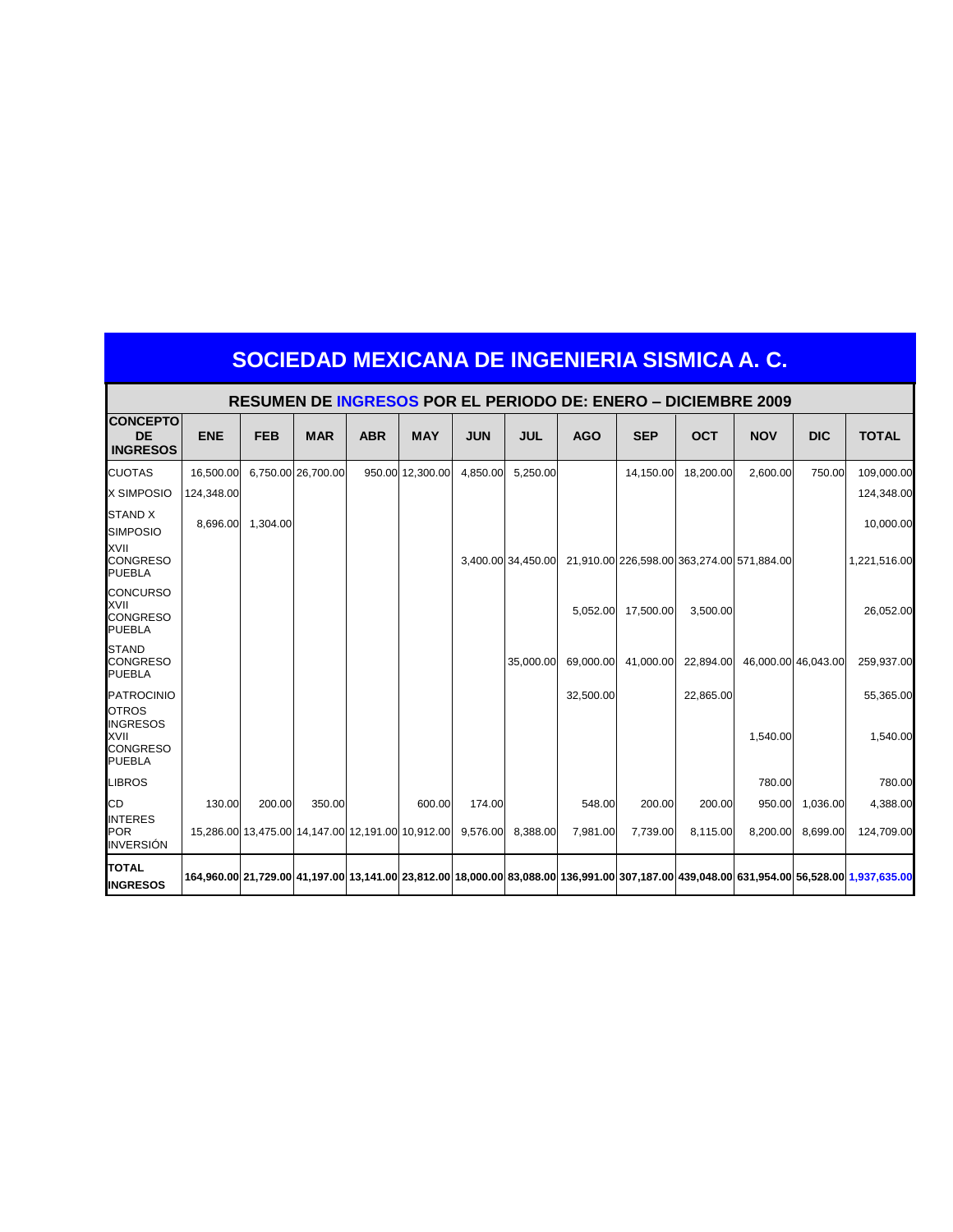|  | <b>ESTADO DE RESULTADOS X SIMPOSIO</b> |  |  |
|--|----------------------------------------|--|--|
|--|----------------------------------------|--|--|

|              | UTILIDAD (PERDIDA) NETA | \$96,067.00  |
|--------------|-------------------------|--------------|
| <b>IGUAL</b> | <b>GASTOS</b>           | (71, 281.00) |
| <b>MENOS</b> | <b>INGRESOS</b>         | 167,348.00   |

|                              | SOCIEDAD MEXICANA DE INGENIERIA SISMICA A. C. |              |  |  |  |  |  |  |  |  |
|------------------------------|-----------------------------------------------|--------------|--|--|--|--|--|--|--|--|
|                              | <b>ESTADO DE RESULTADOS CONGRESO PUEBLA</b>   |              |  |  |  |  |  |  |  |  |
|                              | <b>INGRESOS</b>                               | 1,564,410.00 |  |  |  |  |  |  |  |  |
| <b>MENOS</b><br><b>IGUAL</b> | <b>GASTOS</b>                                 | (853,704.00) |  |  |  |  |  |  |  |  |
|                              | UTILIDAD (PERDIDA) NETA                       | \$710,706.00 |  |  |  |  |  |  |  |  |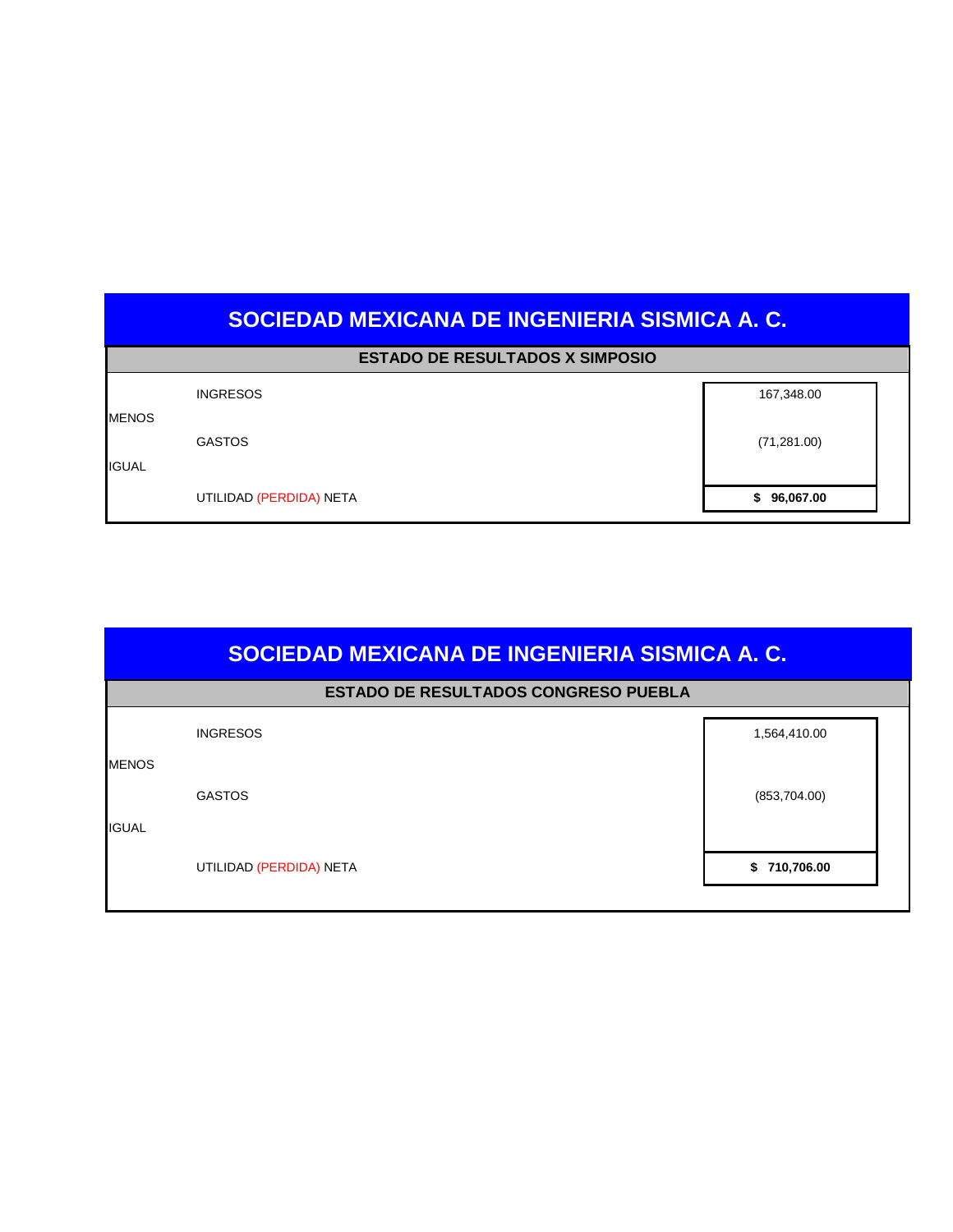| SOCIEDAD MEXICANA DE INGENIERIA SISMICA A. C. |
|-----------------------------------------------|
|-----------------------------------------------|

|                                             | <b>RESUMEN DE GASTOS FIJOS REALIZADOS POR EL PERIODO DE: ENERO – DICIEMBRE 2009</b> |            |            |            |            |            |            |            |            |            |            |                    |                                                                                                                                               |
|---------------------------------------------|-------------------------------------------------------------------------------------|------------|------------|------------|------------|------------|------------|------------|------------|------------|------------|--------------------|-----------------------------------------------------------------------------------------------------------------------------------------------|
| <b>CONCEPTO DE</b><br><b>GASTOS</b>         | <b>ENE</b>                                                                          | <b>FEB</b> | <b>MAR</b> | <b>ABR</b> | <b>MAY</b> | <b>JUN</b> | <b>JUL</b> | <b>AGO</b> | <b>SEP</b> | <b>OCT</b> | <b>NOV</b> | <b>DIC</b>         | <b>TOTAL</b>                                                                                                                                  |
| <b>HONORARIOS</b><br><b>ADMINISTRATIVOS</b> |                                                                                     |            |            |            |            |            |            |            |            |            |            |                    | 10,526.00 10,526.00 10,526.00 10,526.00 10,526.00 10,526.00 10,526.00 10,526.00 10,526.00 10,526.00 10,526.00 21,0526.00 15,789.00 142,101.00 |
| <b>HONORARIOS</b><br><b>CONTABLES</b>       |                                                                                     | 5,263.00   | 9,763.00   |            |            | 5,263.00   | 2,632.00   |            | 5,263.00   | 7,109.00   |            | 2,895.00 10,884.00 | 49,072.00                                                                                                                                     |
| <b>HONORARIOS</b><br><b>AUDITORES</b>       |                                                                                     |            |            |            |            | 15,000.00  |            |            | 15,000.00  |            |            |                    | 30,000.00                                                                                                                                     |
| <b>TELÉFONOS</b>                            | 1.422.00                                                                            | 1,655.00   | 1,311.00   | 1,194.00   | 1,207.00   | 1,511.00   | 1,646.00   | 1,297.00   | 1,415.00   | 1,287.00   | 1,371.00   | 1.363.00           | 16.679.00                                                                                                                                     |
| <b>RENTA DE</b><br><b>OFICINAS</b>          | 2.999.00                                                                            | 2.999.00   | 2.999.00   | 2,999.00   | 2,999.00   | 2,999.00   | 2,999.00   | 2,999.00   | 2,999.00   | 2,999.00   | 2,999.00   | 2.999.00           | 35.988.00                                                                                                                                     |
| <b>PASAJES</b>                              |                                                                                     | 74.00      | 113.00     | 81.00      | 77.00      | 92.00      | 100.00     | 107.00     | 167.00     | 100.00     | 832.00     | 154.00             | 1,897.00                                                                                                                                      |
| PAPELERÍA                                   | 1.950.00                                                                            |            |            | 816.00     | 93.00      |            |            |            | 2.375.00   | 1.953.00   | 576.00     | 1.950.00           | 9,713.00                                                                                                                                      |
| <b>CORREOS</b>                              |                                                                                     | 129.00     | 138.00     | 193.00     | 145.00     | 357.00     | 697.00     | 695.00     | 987.00     | 1,298.00   | 120.00     | 622.00             | 5,381.00                                                                                                                                      |
| <b>COMISIONES</b><br><b>BANCARIAS</b>       | 535.00                                                                              | 1,578.00   | 665.00     | 519.00     | 815.00     | 953.00     | 835.00     | 817.00     | 1,114.00   | 4,692.00   | 3,048.00   | 863.00             | 16,434.00                                                                                                                                     |
| LANTEC<br><b>ASESORES (SITIO</b><br>WEB)    |                                                                                     | 4.000.00   |            |            |            |            | 650.00     |            |            |            |            |                    | 4,650.00                                                                                                                                      |
| OTROS (AGUA Y<br>CAFÉ)                      |                                                                                     | 130.00     |            | 28.00      | 177.00     |            | 60.00      |            | 100.00     | 267.00     |            |                    | 762.00                                                                                                                                        |
| <b>SUB TOTAL</b><br><b>GASTOS FIJOS</b>     |                                                                                     |            |            |            |            |            |            |            |            |            |            |                    | 17,432.00 26,354.00 25,515.00 16,356.00 16,039.00 36,701.00 20,145.00 16,441.00 39,946.00 30,231.00 32,893.00 34,624.00 312,677.00            |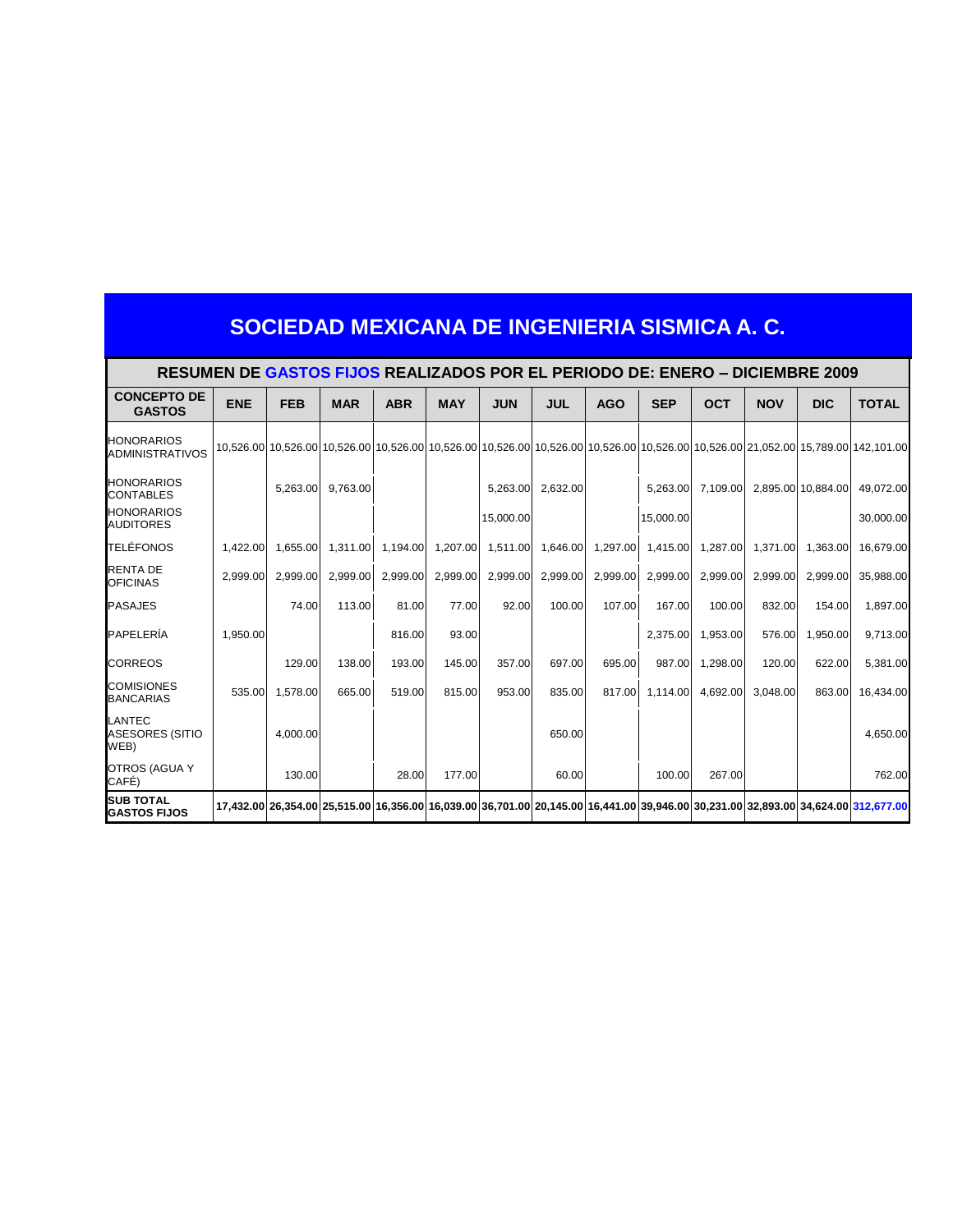| RESUMEN DE GASTOS VARIABLES REALIZADOS POR EL PERIODO DE: ENERO – DICIEMBRE 2009                |                        |                     |            |            |            |                             |                 |            |                 |                     |                     |                       |                                                                                                                                         |
|-------------------------------------------------------------------------------------------------|------------------------|---------------------|------------|------------|------------|-----------------------------|-----------------|------------|-----------------|---------------------|---------------------|-----------------------|-----------------------------------------------------------------------------------------------------------------------------------------|
| <b>CONCEPTO DE GASTOS</b>                                                                       | <b>ENE</b>             | <b>FEB</b>          | <b>MAR</b> | <b>ABR</b> | <b>MAY</b> | <b>JUN</b>                  | <b>JUL</b>      | <b>AGO</b> | <b>SEP</b>      | <b>OCT</b>          | <b>NOV</b>          | <b>DIC</b>            | <b>TOTAL</b>                                                                                                                            |
| <b>HONORARIOS MARCOS HUERTA</b><br>PÁG. WEB CONGRESO                                            |                        |                     |            |            |            |                             |                 | 4,211.00   |                 |                     |                     | 5,474.00              | 9,685.00                                                                                                                                |
| <b>LAURA BARBOSA</b><br>(TRADUCTORA) SIMPOSIO                                                   |                        | 6,500.00            |            |            |            |                             |                 |            |                 |                     |                     |                       | 6,500.00                                                                                                                                |
| PUBLICIDAD (SIMPOSIO MARIA<br><b>AUORORA ARIAS)</b>                                             |                        | 6,375.00            |            |            |            |                             |                 |            |                 |                     |                     |                       | 6,375.00                                                                                                                                |
| <b>HOSPEDAJE SIMPOSIO</b><br><b>BOLETOS DE AVION</b>                                            | 5,729.00               |                     |            |            |            |                             |                 |            |                 |                     |                     |                       | 5,729.00                                                                                                                                |
| (CONGRESO)<br><b>ALIMENTOS SIMPOSIO</b>                                                         | 19,548.00<br>17,600.00 |                     |            |            |            |                             |                 |            |                 |                     |                     |                       | 19,548.00<br>17,600.00                                                                                                                  |
| OTROS ALIMENTOS SIMPOSIO<br>(CAFÉ PAPELERIA DESPENSA)                                           | 3,469.00               | 6,300.00            |            |            |            |                             |                 |            |                 |                     |                     |                       | 9,769.00                                                                                                                                |
| RENTA STAND SIMPOSIO<br>HOSPEDAJE CONGRESO                                                      | 7,300.00               | 4,290.00            |            |            |            |                             |                 |            |                 |                     | 15,889.00 10,357.00 |                       | 11,590.00<br>26,246.00                                                                                                                  |
| SERVICIO DE CAFÉ Y OTROS<br>(CENTRO DE CONVENCIONES)                                            |                        |                     |            |            |            |                             |                 |            |                 |                     | 140,355.00          |                       | 140,355.00                                                                                                                              |
| ALIMENTO Y BEBIDAS<br>CONGRESO MG BANQUETES Y<br>LA CASITA DE PUEBLA                            |                        |                     |            |            |            |                             |                 |            |                 |                     | 175,945.00          |                       | 175,945.00                                                                                                                              |
| <b>BOLETOS DE AVION</b><br>(CONGRESO)                                                           |                        |                     |            |            |            |                             | 21,413.00       |            |                 |                     |                     |                       | 21,413.00                                                                                                                               |
| ORGANIZACIÓN CONGRESO<br>(ECODSA)                                                               |                        |                     |            |            |            |                             |                 |            |                 |                     |                     | 144,177.00 107,973.00 | 252,150.00                                                                                                                              |
| <b>MATERIAL CONCURSO</b>                                                                        |                        |                     |            |            |            |                             |                 | 5.009.00   |                 | 1,222.50 1,004.00   | 772.00              |                       | 8,007.50                                                                                                                                |
| <b>LAURA BARBOSA</b><br>(TRADUCTORA) CONGRESO<br>DIVERSOS GASTOS CONGRESO                       |                        |                     |            |            |            |                             |                 |            |                 |                     | 15,600.00           |                       | 15,600.00                                                                                                                               |
| (MARIACHI,RECORRIDO<br>LEYENDAS, SEGURIDAD, SERRA<br>NO INGENIEROS, RENTA AUDIO<br>SEPARADORES) |                        |                     |            |            |            |                             |                 |            |                 | 814.00              | 27,717.30           |                       | 28,531.30                                                                                                                               |
| <b>MONEDA CONMEMORATIVA</b>                                                                     |                        |                     |            |            |            |                             |                 |            |                 | 3,250.00 3,250.00   |                     |                       | 6,500.00                                                                                                                                |
| <b>MALETINES CONGRESO</b><br>(ALBREDI)                                                          |                        |                     |            |            |            |                             |                 |            |                 | 18,270.00 18,270.00 |                     |                       | 36,540.00                                                                                                                               |
| <b>CARPETAS BLOCKS Y</b><br>MOCHILAS CONGRESO (MARIA<br><b>AUORORA ARIAS)</b>                   |                        |                     |            |            |            |                             |                 |            |                 | 20,435.00 14,838.00 |                     |                       | 35,273.00                                                                                                                               |
| PREMIOS CONCURSO                                                                                |                        |                     |            |            |            |                             |                 |            |                 |                     | 25,800.00           |                       | 25,800.00                                                                                                                               |
| <b>VARIOS REGALOS</b><br>(EXPOSITORES)                                                          |                        |                     |            |            |            |                             |                 |            |                 | 400.00              | 4,546.00            | 741.00                | 5,687.00                                                                                                                                |
| OTROS FOTO EXPRESIDENTE                                                                         |                        | 1,200.00            |            |            |            |                             |                 |            |                 |                     |                     |                       | 1,200.00                                                                                                                                |
| OTROS NO DEDUCIBLES (ASEO,<br><b>GASTOS SIN REQUISITOS)</b>                                     | 424.00                 | 28.00               |            | 426.00     | 461.00     |                             | 412.00 1,443.00 | 75.00      | 75.00           | 436.00              | 2,679.00            | 1,288.00              | 7,747.00                                                                                                                                |
| <b>MULTAS RECARGOS</b><br><b>ACTUALIZACION TESORERIA</b><br><b>AUDITORIA 2003</b>               |                        |                     |            |            |            | 232,225.00                  |                 |            |                 |                     |                     |                       | 232,225.00                                                                                                                              |
| RENTA LOCAL DESAYUNOS                                                                           |                        |                     | 1,100.00   |            |            |                             | 1,996.00        |            | 305.00 1,200.00 |                     |                     |                       | 4,601.00                                                                                                                                |
| <b>SUBTOTAL GASTOS</b><br>VARIABLES                                                             |                        | 54,070.00 24,693.00 | 1,100.00   | 426.00     |            | 461.00 232,637.00 24,852.00 |                 |            |                 |                     |                     |                       | 9,600.00 44,452.50 54,901.00 547,948.30 115,476.00 1,110,616.80                                                                         |
| <b>TOTAL GASTOS</b><br><b>FIJOS Y VARIABLES</b>                                                 |                        |                     |            |            |            |                             |                 |            |                 |                     |                     |                       | 71,502.00 51,047.00 26,615.00 16,782.00 16,500.00 269,338.00 44,997.00 26,041.00 84,398.50 85,132.00 580,841.30 150,100.00 1,423,293.80 |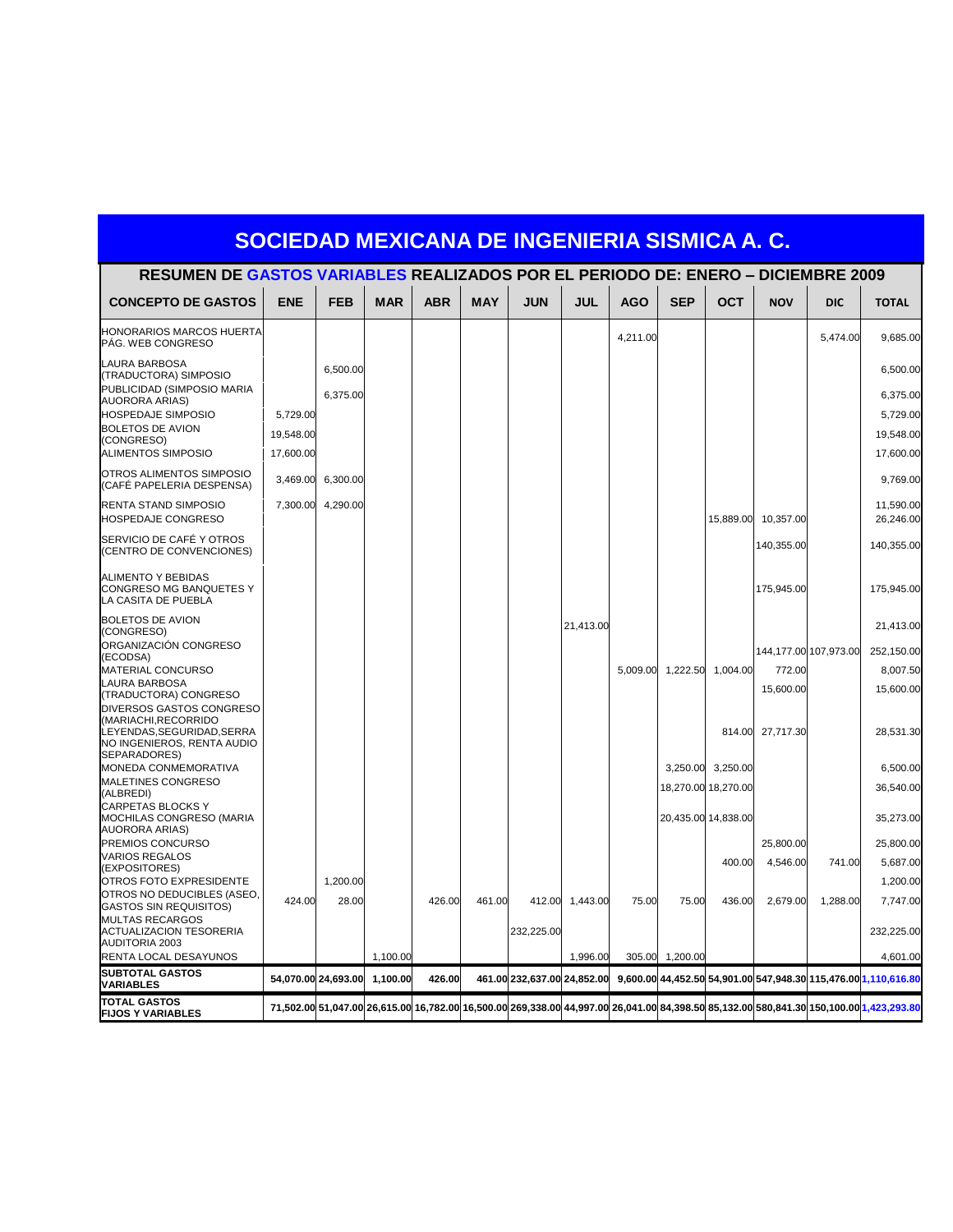|                          | <b>INTEGRACION DE INGRESOS</b> |                |
|--------------------------|--------------------------------|----------------|
|                          | 2008                           | 2009           |
|                          |                                |                |
| <b>CUOTAS</b>            | 61,239.00                      | 109,000.00     |
| <b>CURSO</b>             | 47,000.00                      |                |
| PATROCINIO CURSO         | 17,000.00                      |                |
| <b>SIMPOSIO</b>          | 6,000.00                       | 124,348.00     |
| <b>STAND SIMPOSIO</b>    | 10,000.00                      | 10,000.00      |
| <b>CONGRESO</b>          |                                | 1,221,515.81   |
| PATROCINIO CONGRESO      |                                | 55,365.00      |
| STAND CONGRESO           |                                | 259,937.00     |
| <b>CONCURSO</b>          |                                | 26,832.00      |
| <b>OTROS</b>             | 5,256.00                       | 1,540.00       |
| <b>CD</b>                | 1,826.00                       | 4,238.00       |
| <b>LIBROS</b>            | 150.00                         | 150.00         |
|                          |                                |                |
| <b>SUBTOTAL</b>          | \$148,471.00                   | \$1,812,925.81 |
| INTERESES POR INVERSIÓN  | 170,329.00                     | 124,709.00     |
| <b>TOTAL DE INGRESOS</b> | \$<br>318,800.00               | \$1,937,635.00 |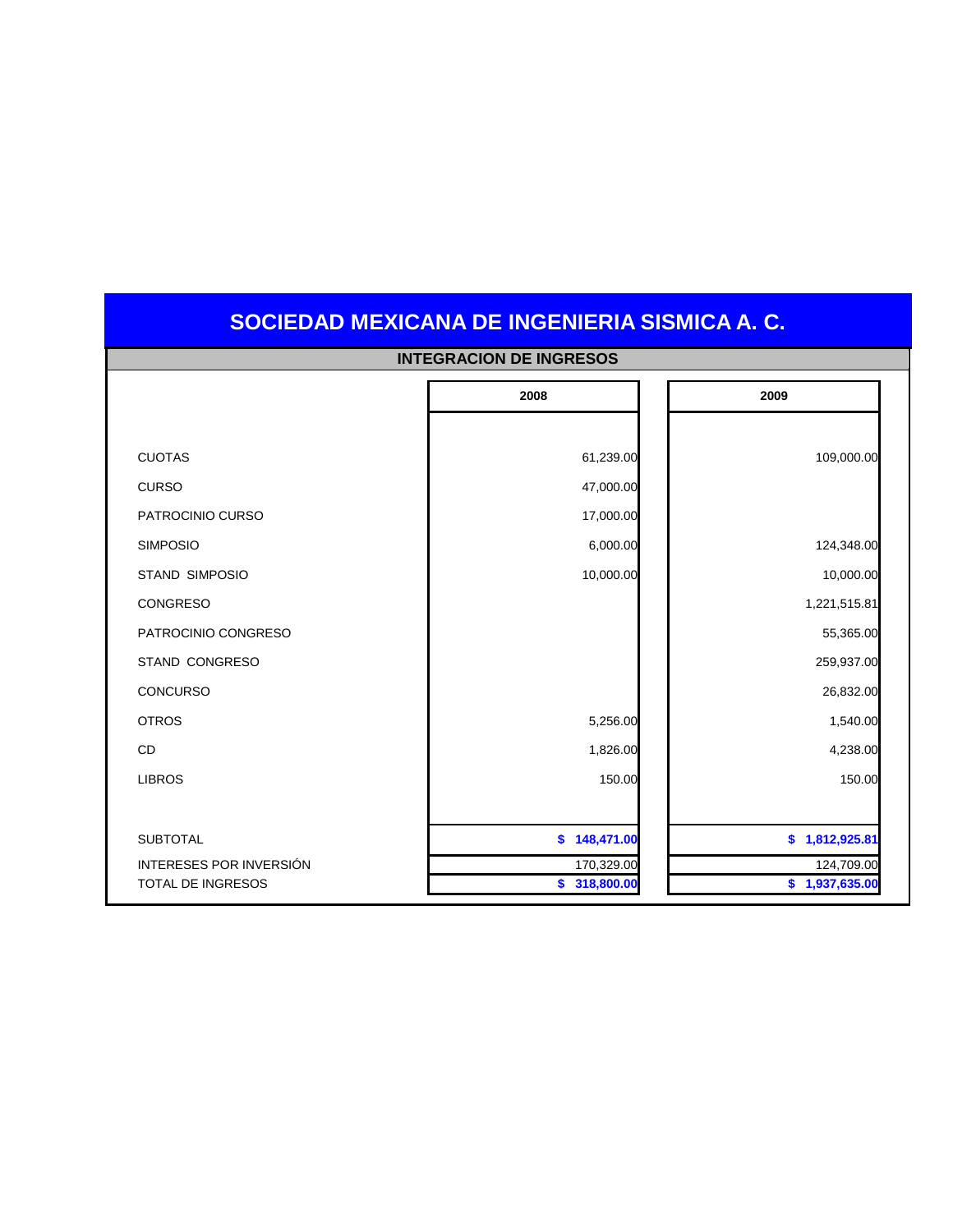|                                                                                  | <b>GASTOS</b>    |              |
|----------------------------------------------------------------------------------|------------------|--------------|
|                                                                                  | 2008             | 2009         |
| HONORARIOS ADMINISTRATIVOS, CONTABLES, AUDITORES<br>Y NOTARIO                    | 229,521.00       | 221,173.00   |
| TELÉFONOS, RENTA DE OFICINAS, PASAJES Y OTROS                                    | 71,135.00        | 75,070.00    |
| <b>COMISIONES BANCARIAS</b>                                                      | 4,294.00         | 16,434.00    |
| CURSO, RENTA, CAMBIO DE MESA Y PUBLICIDAD                                        | 49,097.00        |              |
| <b>SIMPOSIO</b>                                                                  |                  | 57,563.00    |
| <b>CONGRESO</b>                                                                  |                  | 807,280.80   |
| <b>GASTOS VARIOS</b>                                                             | 12,861.00        | 13,548.00    |
| <b>IVA NO ACREDITABLE</b>                                                        | 38,595.00        |              |
| MULTAS, RECARGOS Y ACTUALIZACIÓN EN LA TESORERIA<br><b>POR LA AUDITORIA 2003</b> |                  | 232,225.00   |
| <b>TOTAL</b>                                                                     | 405,503.00<br>S. | 1,423,293.80 |

### **SOCIEDAD MEXICANA DE INGENIERIA SISMICA A. C.**

#### **BALANCE DEL PERIODO**

|                      | <b>EJERCICIO FISCAL</b> |              |              |
|----------------------|-------------------------|--------------|--------------|
|                      | 2008                    | 2009         | <b>TOTAL</b> |
| <b>INGRESO TOTAL</b> | 318,800.00              | 1,937,635.81 | 2,256,435.81 |
| <b>GASTO TOTAL</b>   | 405,503.00              | 1,423,293.80 | 1,828,796.80 |
| SALDO (PÉRDIDA)      | 86,703.00               | 514,342.01   | 427,639.01   |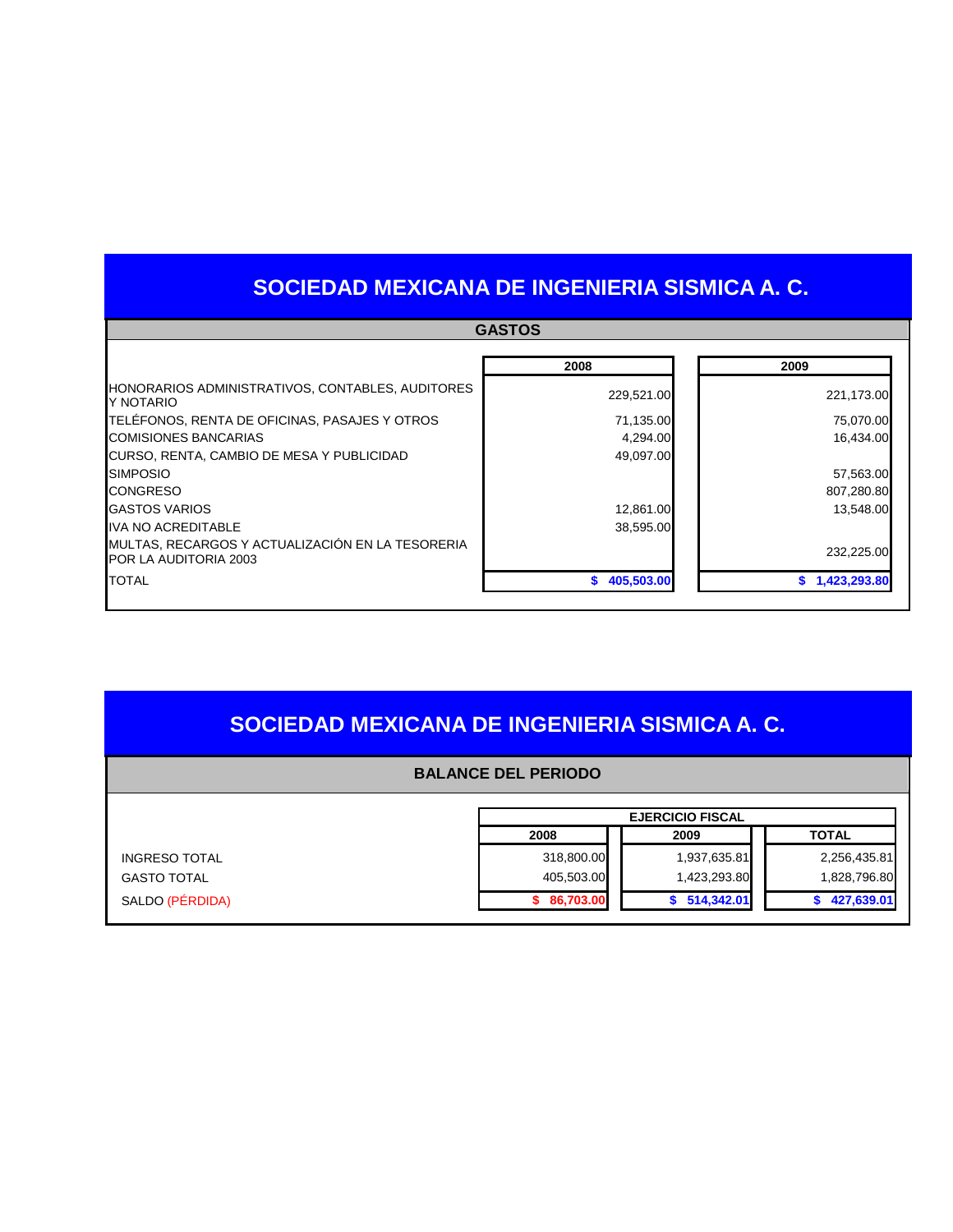| SOCIEDAD MEXICANA DE INGENIERIA SISMICA A. C. |                                                                      |                                   |                  |  |
|-----------------------------------------------|----------------------------------------------------------------------|-----------------------------------|------------------|--|
|                                               | <b>INTEGRACION DE CUENTAS POR COBRAR AL 31 DE DICIEMBRE DEL 2009</b> |                                   |                  |  |
| <b>FACTURA</b><br>NO.                         | <b>FECHA</b><br><b>FACTURA</b>                                       | <b>CONCEPTO</b>                   | <b>IMPORTE</b>   |  |
| 7702                                          | 31/03/2009                                                           | <b>CUOTA BIANUAL 08-09</b>        | 1,100.00         |  |
| 7759                                          | 20/07/2009                                                           | <b>IINSCRIPCION XVII CONGRESO</b> | 3,910.00         |  |
| 7938                                          | 27/10/2009                                                           | <b>INSCRIPCION XVII CONGRESO</b>  | 2,645.00         |  |
| 7939                                          | 27/10/2009                                                           | <b>INSCRIPCION XVII CONGRESO</b>  | 2,645.00         |  |
| 8018                                          | 05/11/2009                                                           | <b>IINSCRIPCION XVII CONGRESO</b> | 4,945.00         |  |
| 8023                                          | 04/11/2009                                                           | <b>IINSCRIPCION XVII CONGRESO</b> | 2,300.00         |  |
| 8120                                          | 11/11/2009                                                           | <b>INSCRIPCION XVII CONGRESO</b>  | 58,650.00        |  |
| 6846                                          | 10/07/2007                                                           | <b>ANT STAND CONGRESO IXTAPA</b>  | 15,000.00        |  |
| 7006                                          | 28/09/2007                                                           | <b>CONGRESO</b>                   | 4,197.50         |  |
| 6868                                          | 03/09/2007                                                           | <b>SALDO FACT CONGRESO</b>        | 457.50           |  |
|                                               |                                                                      |                                   | 22,888.31        |  |
|                                               |                                                                      |                                   | 118,738.31<br>S. |  |

| <b>INTEGRACION DE CUENTAS POR COBRAR AL 28 DE ENERO DEL 2010</b> |                                |                                  |                |
|------------------------------------------------------------------|--------------------------------|----------------------------------|----------------|
| <b>FACTURA</b><br>NO.                                            | <b>FECHA</b><br><b>FACTURA</b> | <b>CONCEPTO</b>                  | <b>IMPORTE</b> |
| 7702                                                             | 31/03/2009                     | ICUOTA BIANUAL 08-09             | 1,100.00       |
| 7759                                                             | 20/07/2009                     | <b>INSCRIPCION XVII CONGRESO</b> | 3,910.00       |
| 7938                                                             | 27/10/2009                     | <b>INSCRIPCION XVII CONGRESO</b> | 2,645.00       |
| 7939                                                             | 27/10/2009                     | <b>INSCRIPCION XVII CONGRESO</b> | 2.645.00       |
| 6846                                                             | 10/07/2007                     | ANT STAND CONGRESO IXTAPA        | 15,000.00      |
| 7006                                                             | 28/09/2007                     | <b>CONGRESO</b>                  | 4.197.50       |
| 6868                                                             | 03/09/2007                     | SALDO FACT CONGRESO              | 457.50         |
|                                                                  |                                |                                  | 22.888.31      |
|                                                                  |                                |                                  | \$52,843.31    |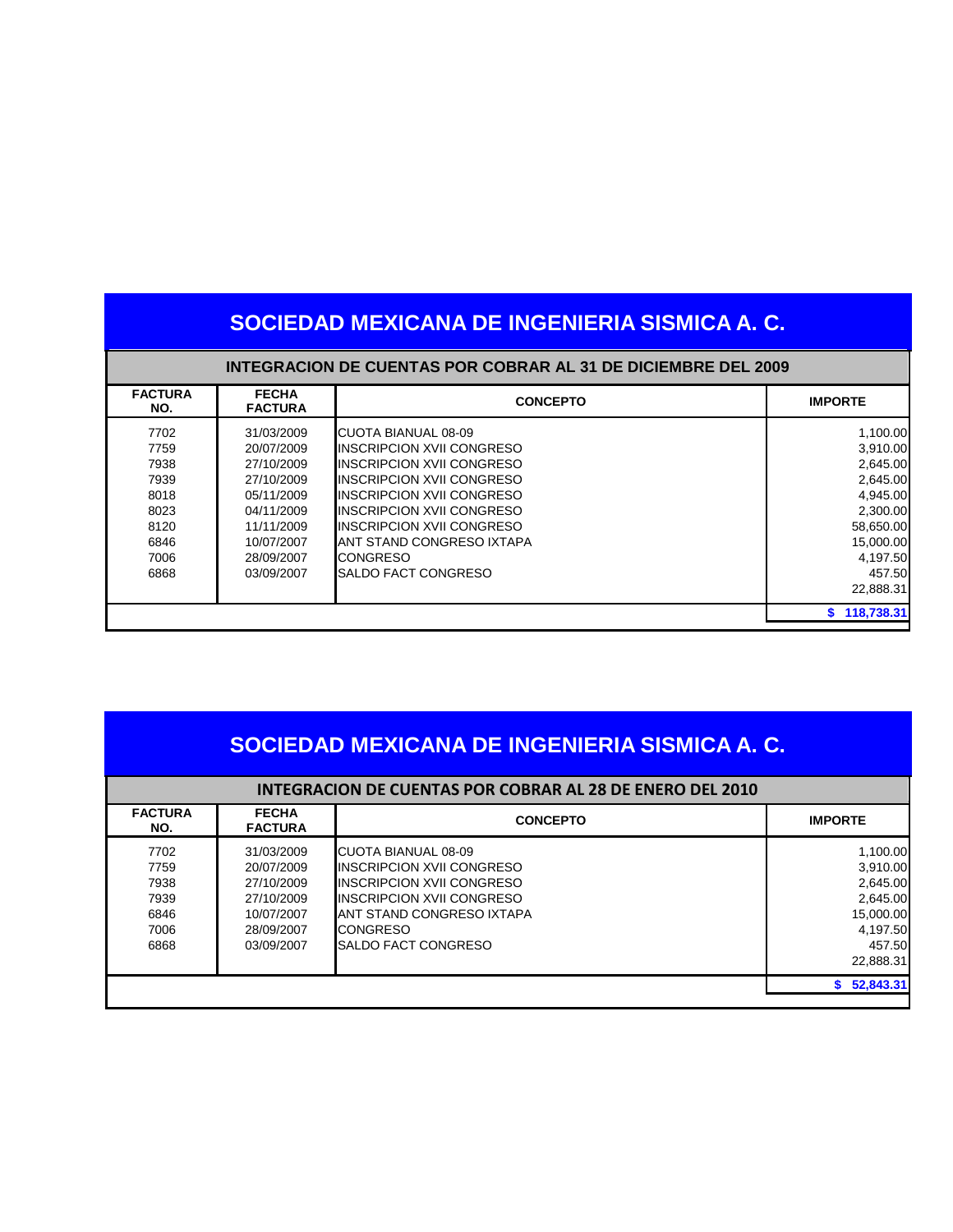|                                         | <b>EJERCICIO FISCAL</b> |             |             |
|-----------------------------------------|-------------------------|-------------|-------------|
|                                         | 2007                    | 2008        | 2009        |
| BANAMEX CUENTA DE CHEQUES               | 195,819                 | 257,946     | 695,335     |
| <b>BANAMEX INVERSIONES</b>              | 2,529                   | 2,529       | 2,529       |
| BANAMEX CUENTA DE CHEQUES               |                         | 1,000       | 1,000       |
| INBURSA CUENTA DE CHEQUES               |                         | 2,247,489   | 2,239,217   |
| FIDEICOMISO Y CUENTA DE CHEQUES INBURSA | 2,252,400               |             |             |
| TOTAL EFECTIVO EN BANCOS                | \$2,450,748             | \$2,508,964 | \$2,938,081 |

#### **INTEGRACION DE EFECTIVO EN BANCOS AL 31 DE DICIEMBRE DEL 2009**

### **SOCIEDAD MEXICANA DE INGENIERIA SISMICA A. C.**

#### **INTEGRACION DE EFECTIVO EN BANCOS DEL 21/05/08 AL 28/01/10**

|                           | <b>EJERCICIO FISCAL</b> |              |
|---------------------------|-------------------------|--------------|
|                           | 21/05/2008              | 28/01/2010   |
| BANAMEX CUENTA DE CHEQUES | 325,814.57              | 511,977.44   |
| INBURSA CUENTA DE CHEQUES | 2,252,400.00            | 2,348,522.99 |
| TOTAL EFECTIVO EN BANCOS  | 2,578,214.57            | 2,860,500.43 |